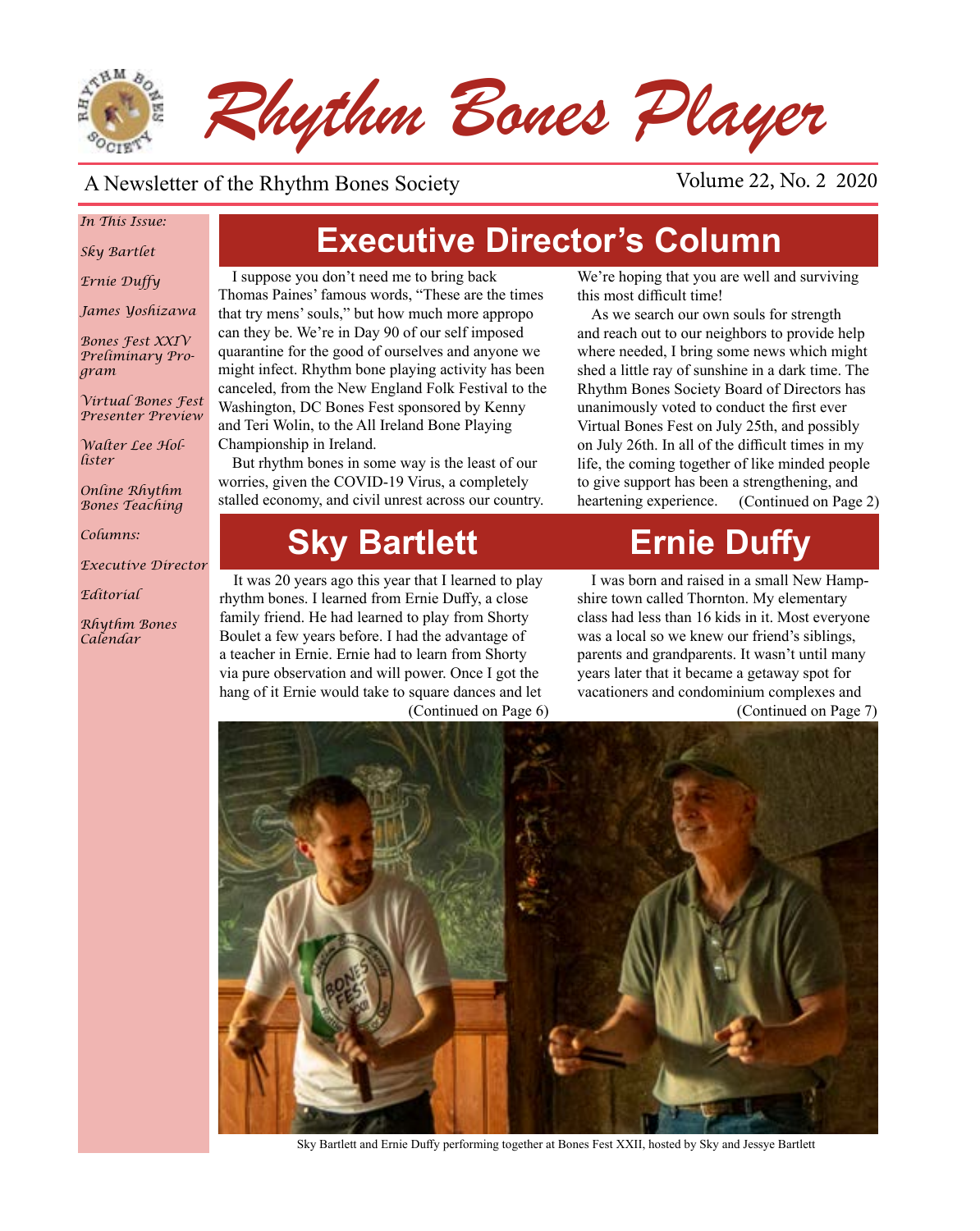### **Editorial**

In this series of member profiles, what a treat it is to present Ernie Duffy and his protege, Sky Bartlett, though their story is not complete without mentioning the late Shorty Boulet who was profiled way back in Vol 6, No 2. That story was a reprinted newspaper story and does not mention Ernie and Sky, but Ernie's story ties the three of them together. This new story has extra meaning as it shows how a mentor or two can introduce rhythm bones to a talented youth, namely Sky.

Many of us including me have only recently been introduced to percussionist James Yoshizawa, but as you will read in his profile, he is one of the very few professional rhythm bones players.

It is sad to cancel Bones Fest XXIV in Alexandria, Virginia, but in the long run we may have instituted an annual virtual Bones Fest that brings together rhythm bones players from all over the world. The preliminary program for our Virtual Bones Fest I begins on this page.

Periodically, I search the Internet for new websites, and this time found Walter Hollister in an old newspaper article. Were he still alive, I'm sure we could all learn something from him.

### **Letters to the Editor**

At least so far, I've always taught in person. I know a couple musicians who teach other instruments that are trying out doing it online.

A few years ago, I made my '101' documents for both rhythm bones and bodhrán available on my web site. I don't track downloads so I have no idea who has seen them. *Michael Ballard*

https://www.mdb-services.com/app/ download/2138000/Bones+101.pdf

https://www.mdb-services. com/app/download/2137966/ Bodhr%C3%A1n+101.pdf

Billy Dunbar is a musician who attends the NCTMA Festival and frequently accompanied Jerry Mescher and Bernie Worrell and later Sharon Mescher in their shows. He wrote the following in response to the June RBS Email, "All the Best to you and God Bless the Bone Players of the World!"

#### **(Director continued from Page 1**)

Bones Fest has often been described as a family reunion, and we're really hoping that by getting together in a virtual sense, we can feel the community and love we will miss by not getting together in person.

But think about this for a second. The Rhythm Bones Society literally has members all over the world! Bones Fest attendees have been almost exclusively come from North America given the expense of travel. For the first time attendees are not expected to travel which immediately opens the prospect of members attending literally from all over the world!

For example, I have often lamented that my friend and percussionist Boris Sichon from Vancouver could not attend a Bones Fest because not only is he an amazing rhythm bone player, he's an amazing human being. But here is his chance!

Already we have had interest from Ireland, and several European countries. Several folks from California have expressed an interest in attending. We really think the proverbial sky is the limit, and all we need is you!

Please register at the web site to give us the information we need for planning and implementing the Fest. We will be presenting the details on the web site, as well as providing support for folks who need it to access Zoom, the format of choice for the Fest. Please help to make this Virtual Bones Fest a success, and join us to renew the family feeling of our organization. We've experienced the worst of times, lets experience and remember the best of times! *Steve Brown*

### **Virtual Bones Fest XXIV Preliminary Program**

Bones Fest XXIV will be a virtual Bones Fest using ZOOM teleconferencing technology that will look like the photograph of the proposed t-shirt on Page 3. The exciting aspect is that people who have never been to Bones Fest are attending this Fest, and that means we have rhythm bones players from around the world in virtual

#### *Rhythm Bones Player*

Rhythm Bones Society Volume 22, No 2 Second Quarter 2020 ISSN: 1545-1380

Editor Steve Wixson wixson@epbfi.com

Executive Director Stephen Brown bones@crystal-mtn.com

Web Site Coordinator Steve Wixson webmaster@rhythmbones.com

Board of Directors Steve Brown, Executive Director Skeffington Flynn Sharon Mescher Dennis Riedesel Bill Vits, Assistant Director Steve Wixson, Secretary/Treasurer Kenny Wolin j

 The Rhythm Bones Player is published quarterly by the Rhythm Bones Society. Nonmember subscriptions are \$10 for one year; RBS members receive the Player as part of their dues.

 The Rhythm Bones Players welcomes letters to the Editor and article on any aspect of bones playing. All material submitted for consideration is subject to editing and condensation.

Rhythm Bones Central web site: rhythmbones.org

#### attendance.

The Virtual Fest is scheduled for July 25, 2020, and will begin at 1 PM, GMT which is 9 AM Eastern Daylight Time, the time used in the program details below.

**Zoom Meeting Rooms**. Bones Fest XXIV will use three Zoom meeting rooms, and attendees will receive an email with the information needed to join each room (Meeting ID and Password). The room titled 'Main Room' will be open for the entire Fest. The 'Bone Room' and 'Rhythm Room' will be open for concurrent workshops.

**Legal Backup Music Required.** At previous Fests, performers who played to commercial CDs did not get their performance video on our website due to copyright issues. Since this year's Fest is entirely online, we have a library of legal music that you can download and use. This has the benefit that you can practice to a song ahead of time. Attendees will be emailed a link to the library. If you have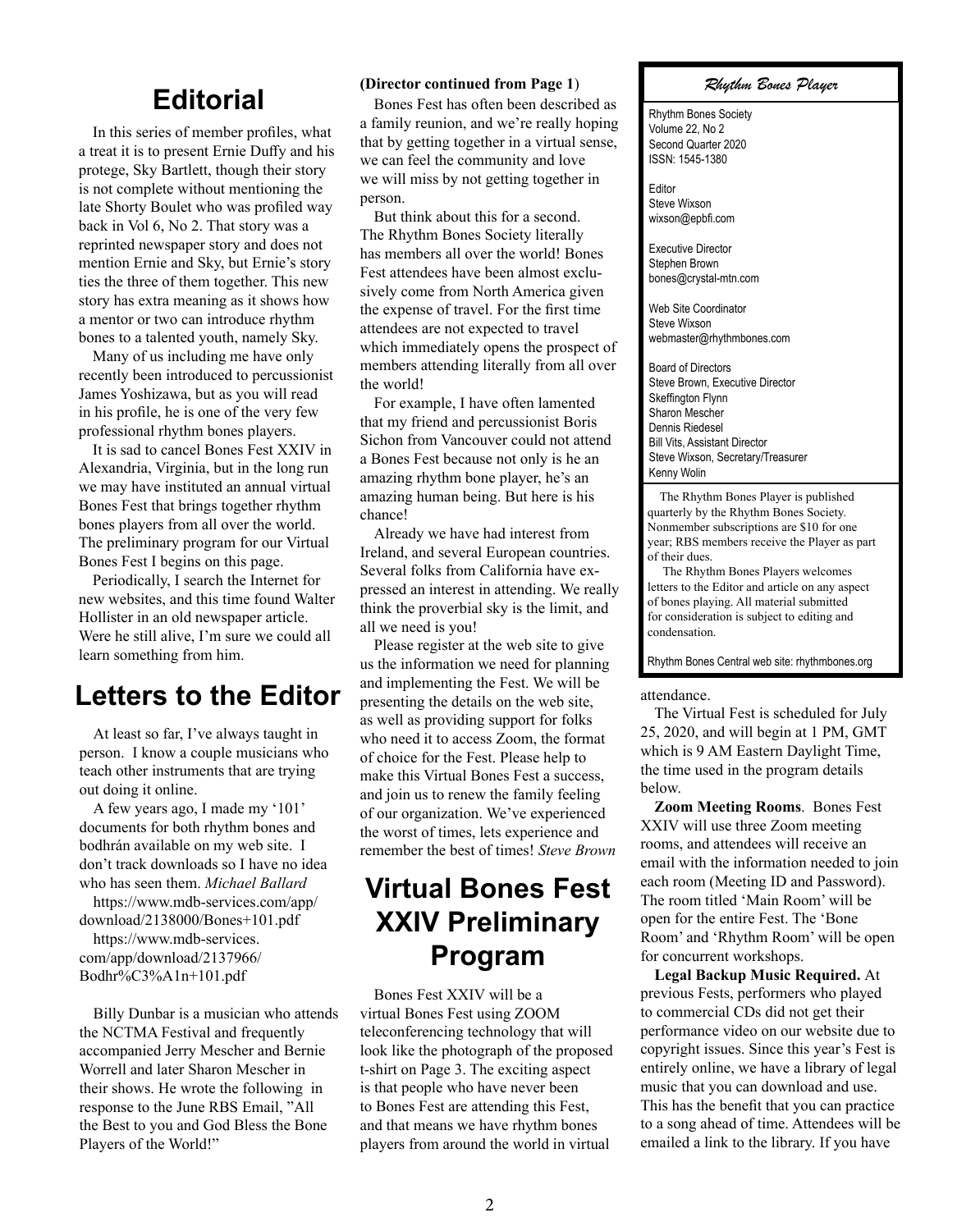legal music, you can certainly use it.

If you would like to play to a fiddle tune, Jonathan Danforth will record it for you. Details will be emailed to attendees. Thanks to Jonathan.

**Fest Graphic/Motto/T-shirt.** There will be a t-shirt that can be ordered after the Fest. It will be similar to the photograph on this page, but with the Group Photograph. The Fest motto is "*Streaming Rhythm Bones Around the World*."

**Technical Details.** Prior to the 'Practice Workshop' described in the next section, attendees will receive an email with the technical details needed to attend the Fest.

#### **Saturday, 12:00 to 3:00 PM - July 18, 2020 – Practice Workshop – Moderator: Skeff Flynn**

This Pre-Bones Fest workshop is for attendees and us as hosts to practice how to use Zoom for the greatest benefit. It will cover how to sign in, basic controls, microphone placement, video camera placement, lighting, screen sharing, chatting and more so all of us get the most out of the Fest.

**Preliminary Program.** The following program is likely to change based on responses to Registration Forms still coming in.

#### **Saturday, 9:00 AM – July 25, 2020 – Bones Fest XXIV Begins**

 **9:00 AM**- *Opening Session* - Meet and Greet with Steve Brown

The session begins with opening remarks from Rhythm Bones Society's Executive Director, Steve Brown. During this session in a somewhat controlled way, attendees can say hello or chat with old friends, and we can find out what parts of the world are represented.

#### **9:30 AM** – *Individual Introductions*  – Moderator: Steve Brown

Each participant gets an allotted time (5-10min) to introduce themselves, talk about how they came to the bones, and demonstrate how they play. This is the hallmark of the Rhythm Bones Society, including everyone, no matter level of play.

#### **1:00 PM – Workshop Sessions A**

*Main Room – Intermediate* – Moderator: Tommy Hayes

Know the basics, how to hold, make the sounds, and playing a bit to music? Tommy picks you up from here, and helps you develop skills to apply to music.

#### *Bone Room - Beginner* – Moderator: Steve Brown

This session teaches the basics of getting started, holding, producing the sounds, the tap, the triplet, and shaping the sounds to music.

#### *Rhythm Room – Advanced* – Moderator: Kenny Wolin

This workshop will focus on taking 2-hand independence to the next level. We'll start with thinking the bones triplet-tap motion as 4 sixteenth notes to create more syncopated rhythms. Then, we'll work on some right hand repeated rhythms (ostinato patterns) while improvising basic rhythms with the left hand. I use this technique a lot in my playing, especially with rock, bluegrass, polkas, and Latin music. Search "Kenny bones Wolin" on Youtube for some examples.

#### **2:00 PM – Workshop Sessions B**

*Main Room – Rhythm Bones Around the World and History* – Moderator: Jonathan Danforth

Rhythm Bones date back literally thousands of years, and can be found in a multitude of cultures. Join our resident historian Jonathan Danforth as he takes us on a journey to different times, and places where rhythm bones have been played and developed.

#### *Bone Room – Round table discussion on teaching techniques:* – Moderator: Mardeen Gordon

Teaching is paramount to spreading rhythm bones to a new generation, and keeping it alive. Each player has their own unique approach, passed to them from their mentor, and given their own personal touch. Hear the experience of attendee's, and join in on the conversation.

#### *Rhythm Room – Tips, techniques, and food for thought* – Moderator: Steve Brown

This session will feature several short presentations including, Graham Hargrove, accompanying Ottawa Valley Step Dance, Brad Dutz, Quads and odd

### Bones Fest XXIV July 25, 2020 Virtual Using Zoom



Sessions, Workshops, Performances

### **Your Host, Board of Directors of the Rhythm Bones Society**

*To Register go to*  rhythmbones.org/nextFest.html

time signatures, Borris Sichon, rhythm bones and Didgerdoo, Mardeen Gordon History Rap, Tom Connolly rhythm bones and washboard, Brad Dutz and James Yoshizawa rhythm bones duets, and others yet to be identified. This session continues for another hour.

#### **3:00 PM** – **Workshop Session C**

#### *Main Room – Applying Rhythm Bones to the Drumset* – Moderator: Bill Vits

We will explore the possibilities of rhythm bones with sticks, brushes and shakers while incorporating the feet at the drum set. Different styles (bluegrass, country, Latin, swing and rock) can all add rhythm bones for a unique flavor. Drumming techniques that apply to rhythm bones playing will encourage experimentation as we sample some rudiments that work on rhythm bones. You don't know till you try!

*Bone Room – Round table discussion on Judging the All Ireland Bone Playing Championship:* – Moderator: Steve Brown (Continued on next page)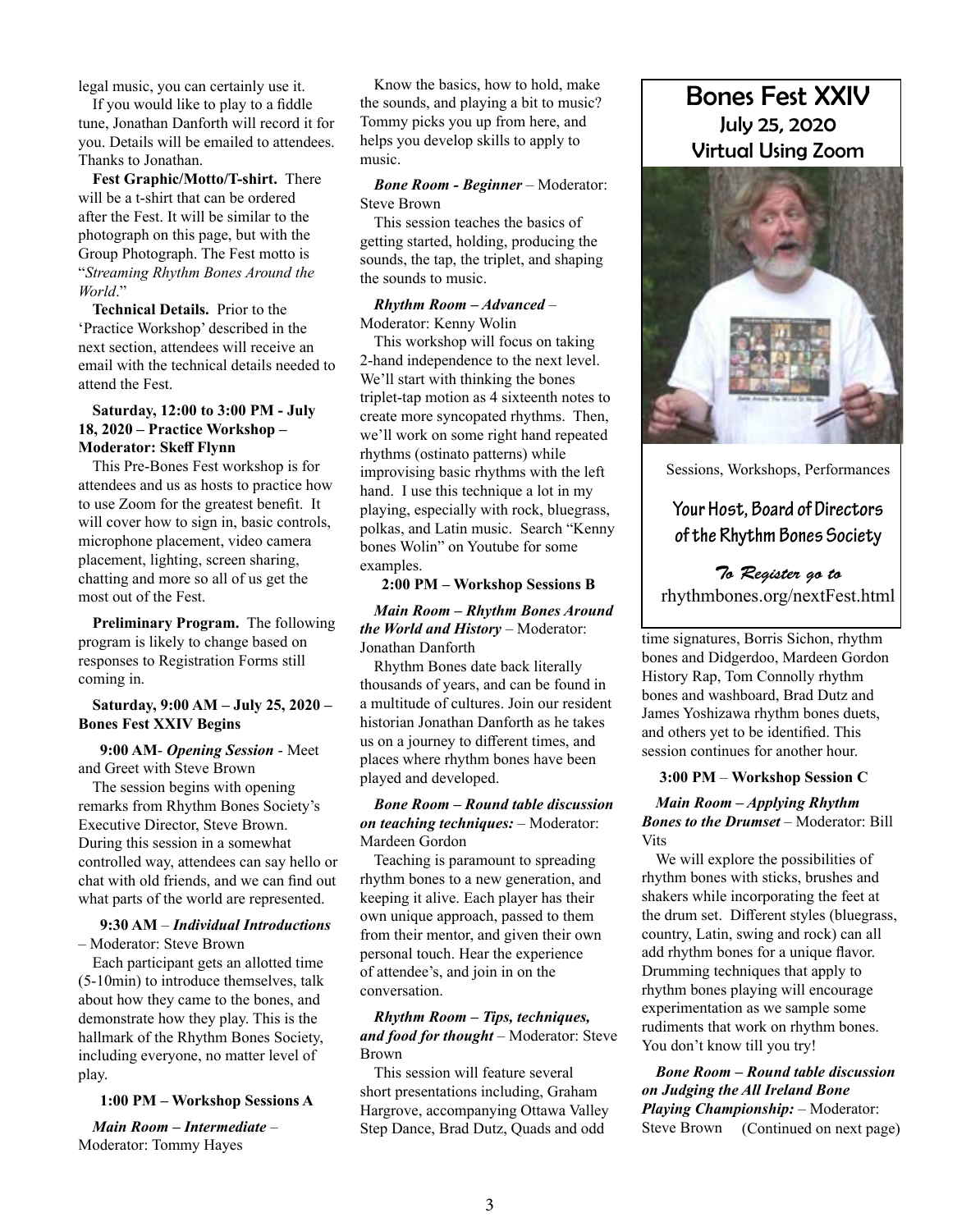Ever want to compete in a rhythm bone contest? So very few exist, but perhaps the best known, and most competitive is the All Ireland Bone Playing Championship, held in Abbeyfeale, County Limerick, Ireland. We have assembled a panel of 5 Judges who have more than 15 contests between them. Junior Davey, Tommy Hayes, Johnny Ringo McDonagh, Mel Mercier discuss their perspective and experience judging the contests.

#### *Rhythm Room – Tips, techniques, and food for thought* – Moderator: Steve Brown

This session continues from Workshop Session B above.

#### **4:00 PM** – *Virtual Pass Off/Open Jamming* – Moderator: Skeff Flynn

The late Walt Watkins gave us the Pass Off where each person in turn plays for a short time and then passes the playing to the next person. In Zoom there is a time delay so the players will seem to be out of 'sync' with the music, but it will still be fun for all.

#### **5:00 PM** – *General Business*

*Meeting* – Moderator: Steve Brown The Rhythm Bones Society Bylaws require an annual meeting to elect the Board of Directors and other matters raised by the members present. This is normally a short meeting.

 **5:30 PM** – *Open Jamming* – Moderator: TBD

#### **6:00 PM** – *Show Performances* – Moderator: Steve Brown

This will be like our Public Performance at a traditional Bones Fest. Attendees who want to perform sign up

### using the Chat tool. **?:00 PM - Cocktail Party** -

Moderator: TBD

The time for this session is approximate as the Show may run longer than planned. This is a time to enjoy more jamming, say goodbyes and close with the traditional Congo Line with each person presented full screen.

## **Virtual Bones Fest Presenter Preview**

Virtual Bones Fest is almost upon us, and as the chairman of the Program Committee, I'm particularly excited about the new faces we will see who have never been able to attend a Bones Fest due to distance, and schedule commitments. Now that we are meeting on line, and during a time when many events have been canceled, it has freed up time and availability to include some really interesting players.

From Canada we have two professional percussionists who have registered to attend. Borris Sichon was classically trained percussionist at the University of Lenningrad in Russia. He toured Europe as part of a state sponsored ensemble, and defected to France and later to Israel. He picked up rhythm bones and has brought his own sense of spirit to the instrument. He now lives in Vancover,BC. Grahm Hargrove is a multi-instrument percussionist, living in Toronto, Canada. He picked up rhythm bones after an interest in Bodhran, and has competed in the All Ireland Bone Playing Championship twice, coming in 2nd, and 3rd respectively.

I am thrilled to announce that some legendary rhythm bones players from Ireland have registered to attend. Johnny Ringo McDonagh's name is synonomous with bodhran and rhythm bones in Ireland, having been a founder member of DeDannan, and his own band Archady, and someone who has litterally changed percussion in traditional Irish music. Equally as iconic, Tommy Hayes, founding member of Stocktons Wing, and apperaring on litterally hundreds of recordings as a percussionist, Tommy's unique approach to percussion has made him one of the most innovative players in traditional Irish Music. His video of how to play rhythm bones, bodhran, and spoons has taught a generation to play the instrument. Junior Davey, 5 time All Ireland Bodhran Champion, and 2 time All Ireland bone Playing Champion, and a product of County Sligo, one of the most legendary area's for traditional Irish music. His Father, Andrew Davey was a corner stone in the Sligo fiddling style. And our own Dr.Mel Mercier, former Board Member and regular attendee of Bones Fests, son of iconic Bodhran / rhythm bones player Peadar Mercier, and Director of World Music Performance at University Limerick. We are thrilled to have Mel back in the fold. One of the events we have planned is a discussion on judging rhythm bone playing contests with all of the above players.

From California we have Randy and Mardeen Gordon, both expert players, and the proprietors of Shooting Star Bones. Randy and Mardeen have attended one Bones Fest Previously, and have an exuberant style of play that will spur you into playing. Brad Dutz, professional percussionist in the Los Angeles area, has appeared in a number of films, and television programs, including Black Sails, the popular HBO program. One of his former students, James Yoshizawa, professional percussionist, and 2nd place finisher at the 2019 All Ireland Bone Playing Championship, will also be attending. See below for a separate profile of James.

Several of our Board Members will be involved in presentations as well. Kenny Wolin, percussionist with the 'Presidents Own Marine Band,' will be presenting an advanced rhythm bone playing workshop, and one that he has done at previous Bones Fests. Bill Vits, principal percussionist with the Grand Rapids Symphony will present a workshop on how to integrate rhythm bone playing into the drum set. Jonathon Danforth will be taking us around the world in rhythm bones, and throwing in some history as well.

These are just a few of our registrants so far, with a month to go, who knows who else will register! Register today at rhythmbones.com!

### **James Yoshizawa**

I am a lifelong student of the percussive arts. I was born in the greater Los Angeles area, and my first paying gigs ever were when I was 12 years old playing Japanese percussion and taiko for the Obon Festivals in the summer in Little Tokyo. [Photograph on Page 8.]

My foray into rhythm bones began in 2004 after being introduced to them by my teacher at the time, percussionist Brad Dutz. I was instantly hooked and have since earned a reputation for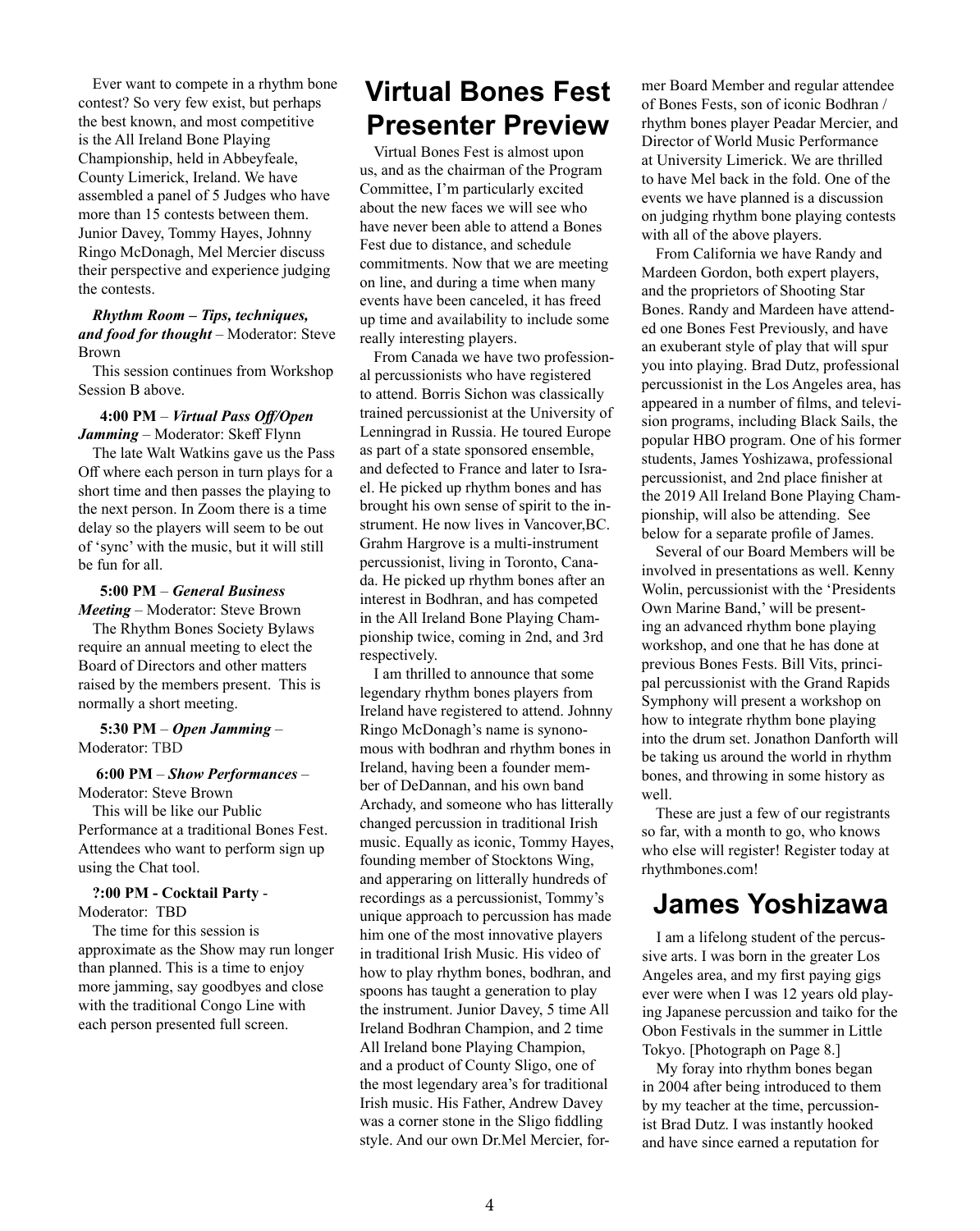utilizing rhythm bones in a wide array of musical situations. My rhythm bones playing can be found on many albums that range from more traditional Irish and folk music to progressive modern jazz and electronic music.

In 2016, I served as the bodhrán and rhythm bones soloist and percussionist for the Broadway musical, "Come From Away" during its run at Ford's Theater in Washington, DC. In 2019, I competed in the All-Ireland Bones Competition in Abbeyfeale, Ireland and was awarded 2nd place. I have also been a guest artist at the annual Fairbanks Summer Arts Festival in Fairbanks, AK since 2013 where I perform and teach classes in Irish percussion.

One of my favorite sets of rhythm bones are a pair of wooden rhythm bones made by Barry Patton in one hand and a pair of Pea Patch Tri-Tone rhythm bones in the other hand. Another set of real rhythm bones I play often were custom made by Steve Brown.

 The All-Ireland Bones Competition was canceled this year, so I put together a video of all of the US competitors who would have competed this year in Ireland. To view go to: https://youtube. com/watch?v=P8LDDfpC2Zk. *James Yoshizawa*

### **Walter Lee Hollister**

When the traveling medicine show came to his hometown in rural eastern Pennsylvania back in 1917, young Walter Hollister was fascinated by the rhythm bones, and he determined to have some of his own. The next time the family butchered a pig, his wish came true.

Walter Hollister was born June 10, 1909 and died August 16 1985. After 37 years as an employee of the Borough of Brooklyn, Hollister retired to Florida and lived in New Smyrna.

He was a 33rd degree Master Mason who contributed thousands of hours to the Shriner's hospital. He was a World War II veteran of the Army Air Corps (Engineer).

Walter, known as ''Mr. Bones,'' had been clacking them for nearly 70 years (except for a brief time in the 1940s when he lost his rhythm bones and used spoons instead). His daughter said he

was self taught and his favorite music was Dixieland. There is a photograph of Walter playing with a band on Page 6.

He played at Mummers' parades, Macy's parades, mall openings and wedding receptions, and in taverns, churches, hospitals and resort hotels, and entertained President Nixon.

He appeared on Ted Mack's Original Amateur Hour on September 13, 1964, and according to Albert Fisher who was producer of the show, he played to Won't You Come Home Bill Bailey. [Editor Note. Albert Fisher bought the rights to the show video and donated the video to the Library of Congress. See http://originalamateurhour.com.]

His original ivory bones were at the Roy Acuff Music Museum in Nashville, but that museum is now closed. The connection between the two of them is unclear, but David Holt notes, "At one time when Roy Acuff was opening his museum in Opryland he was buying a lot of unusual instruments. My guess is he had seen rhythm bones players and wanted to show the instrument, but I never saw Roy play rhythm bones."

The only Internet information on Hollister and his 'Rattling Rhythm Bones' was a performance in Orlando during Artfest '85, a festival sponsored by the Council of Arts & Sciences for Central Florida. The schedule read, Noon: Rosie O'Grady's Goodtime Band with Walter Hollister's Rattling Rhythm Bones.3 PM: Altamonte Springs Community Jazz Ensemble with Walter Hollister's Rattling Rhythm Bones. The Artfest people purchased 10 sets of plastic rhythm bones for use in children's workshops. [Editor Note. The reference to plastic and that they were called 'rhythm bones' before the Rhythm Bones Society was formed suggests they were made by the late Joe Birl.]

He once said, ''I used to have a nice set of calluses between my fingers and could play all day, but now I have to wear Band-Aids and take a good breather after each three-minute piece.''

Some of the information in this article is from the Orlando Sentinel. Go to - http://articles.orlandosentinel. com/1985-04-21/news/0290200127\_1\_ artfest-rhythm-bones-hollister, April 21, 1985

## **Online Rhythm Bones Teaching**

[Editor Note: This article is in response to an email asking for online rhythm bones instruction experience.]

The school where I teach music has gone on to online teaching, so I have a couple of weeks experience so far, teaching music lessons one to one.

I've discovered a good trick to get around the limitation that two people can't play at the same time because of the time delay. It works fine with Zoom or Facetime, for example.

One person, me, perhaps, plays a tune on my fiddle into my computer (I use an external mic)

The person on the other plays along with me while simultaneously using another app on their computer which records what is coming into their microphone. So they are recording both the sound of their instrument (bones perhaps) plus the sound of me playing.

Then, after the recording is made, they play it back from the app they used to record with, so that we can both hear each other playing together and then we discuss playing techniques, timing, etc.

It works from either end of the online conversation.

Another variation is to use a pre-made recording. I play the recording so that my student can hear it. The student records them self playing along, and then we both listen back after the recording is made.

I found that when I am playing along with someone on the other end, and recording our duet, It works best to set the volume of their playing on my computer speakers, to be about the same volume as that of the instrument that I am playing. That way it sounds much like two people playing together in the same room. And we can do that from either end of the video call.

I'm on a Mac and I found that either Quicktime or Photobooth works to do the recording. I set Quicktime to save and place the recorded audio file right onto my desktop to make it easy to find and play back. Photobooth puts the file into a sub folder so I have to dig it out. Not a big deal though. *Ryan Thomson*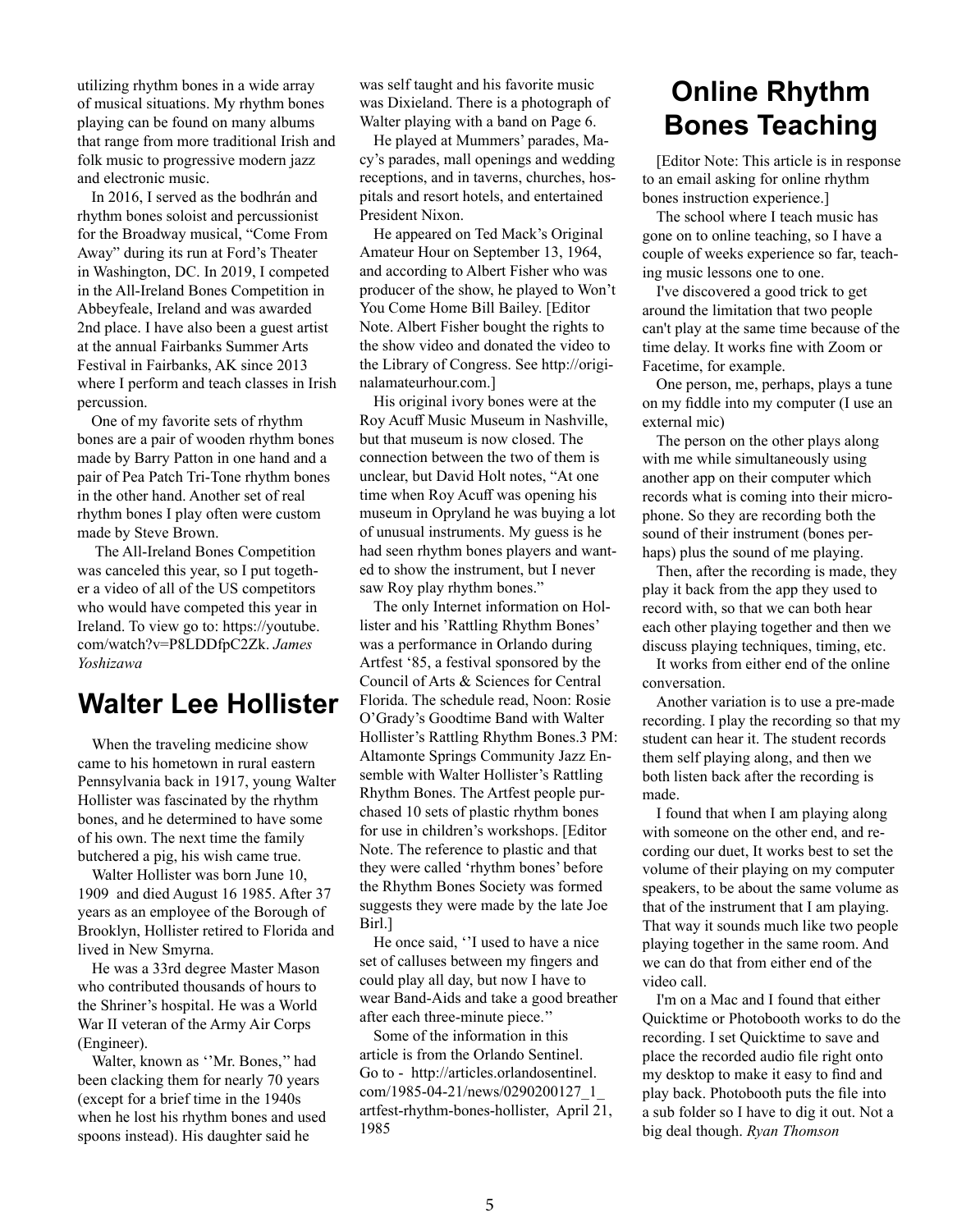me play along with him and Shorty. That was the key to continued effort - playing in public. (see on-line newsletter, Vol 18, No 1 for more details) **(Sky Bartlett continued from Page 1**)

Ernie brought me to my first Bones Fest (and many more), his second I believe. Part of the fun was that Ernie hadn't learned to play very long before I did, meaning that we got to learn a lot of things together or at nearly the same time. This allowed us to develop a similar style of playing that allows us to sound, what I believe to be, greater than the sum of our individual playing. Check us out at *https://www.youtube.com/ watch?v=Jp4sVvDfdUQ.*



Sky's rhythm bones dance at Bones Fest XXII

I've had twists and turns, stylistically speaking, with rhythm bones. I've tried to imitate as many players as I could over time. But I always come back to the fact that the high quality triplet is the magic of rhythm bones. That's about where Ernie was at when I first saw him play, high quality triplets. It's funny to think how hard we worked on triplets and stopping and starting, things that seem so natural now.

I've been influenced and awed by too many people over the years at Bones Fests to even think about listing anyone, but what a list it would be. The talent of the rhythm bones community never ceases to amaze me. *Sky Bartlett*

[Editor Note. Sky has written several articles for this newsletter.

The first was his primetime appearance on the ABC television show 'Wipeout' described in Volume 14, No 1 that is online on our website.

He and his aunt were watching TV when the show came on and his aunt thought he was the perfect contestant. He drove his truck to Hollywood and auditioned with hundreds of others. During a camera



Sky and Jessye perform at the Alamo Compound at Bones Fest XV

audition, he brought out his rhythm bones and said "Watch this." After several month's he got a call, "Our producer loves your bones, be here in 10 days if you want to be on TV." He got in back in his truck, and did stop along the way in Colorado to see Jessye Weinstein before continuing on to California.

He did not win the contest, but had a second fastest time. And he did get to play rhythm bones on national television. He said, "I was rather surprised at the response I got for my 20ish seconds on TV. Dozens of people found me through Facebook wanting to know what those 'thingys' were I was playing."

That Jessye person mentioned is the lady in the photograph with the violin, and it turns out the two of them got married. You can watch that performance at the Alamo Compound at Bones Fest XV in San Antonio at http://rhythmbones.org/video/BFXV-SkyJessyeEngagement.mp4. This is the second couple who met at a Bones Fest and got married (the first was Kenny and Teri Wolin.)

Hosting a Bones Fest is a lot of work, but very rewarding. Sky and Jessye hosted Bones Fest XXII in the White Mountains of New Hampshire. This was a super Fest and you can read the highlights online in Volume 20, No 2.



Walter Hollister performing (see story on Page 5)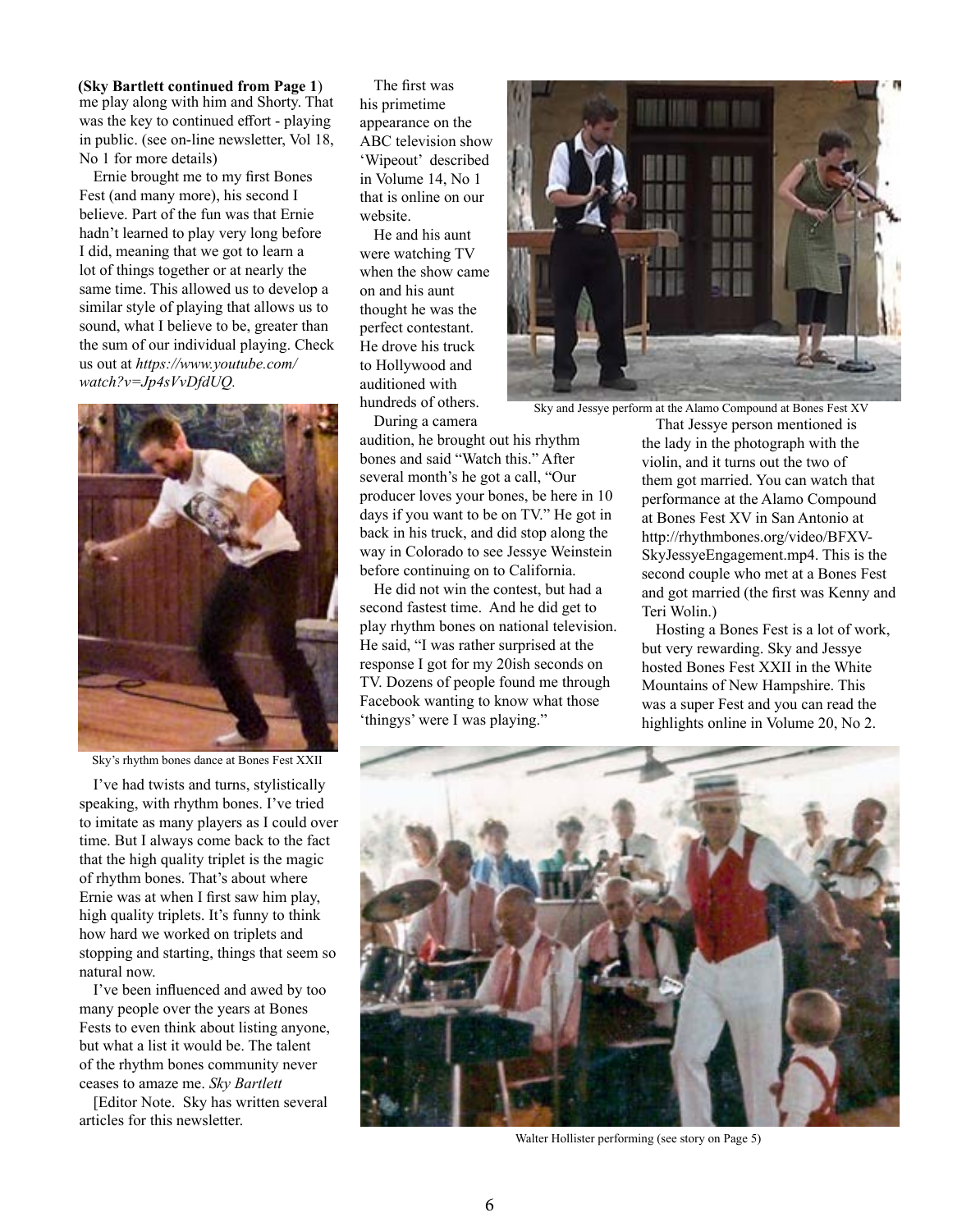housing developments sprang up where there used to be farms. Eventually we became a "real" town and Thornton built a municipal building and police station. **(Ernie Duffy continued from Page 1**)

I had lots of hobbies growing up but most of them were with the older crowd. I didn't have much in common with my peers so I never cared much for the party crowd. I enjoyed hunting, fishing and gardening. The outdoors was always my playground.

I knew my wife, Debbie, most of my life since she also grew up in Thornton. In fact, our houses were probably less than a ½ mile from each other. We were married at an early age. She was 17 and I was 19. Everyone predicted it wouldn't last. I hope they've stopped waiting for us to call it quits since on June 30th of 2020 we'll celebrate our 48th wedding anniversary! We raised two sons, Chris and Matt, but they moved to southern NH once they grew up and got married. We have three grandchildren and they are one of the biggest joys of our lives.

I don't recall my family having much of a musical background. My sister, brother and I did attend the local grange and they held square dances on occasion, so we all liked that type of music. I was always tapping my toes and moving my feet anytime a song with a beat was played.

The Blake Mountain Band was the group that played most of the local square dances. Lester Bradley was the caller and he loved to instruct people how to dance. It was so much fun to have several squares full of experienced dancers as well as brand new folks. I loved attending those monthly dances.

One time when the Blake Mountain Band was playing, a jolly old guy named Shorty Boulet joined them and played rhythm bones with gusto. He was obviously having fun and added a new level to the dance. I later told Debbie "If I had a pair of bones, I could play them." That year for Christmas I received a pair and soon began annoying the family with my constant practicing!

After that I was invited to play a song or two at the square dance. What I liked best was playing with Shorty. It was a pleasure teaming up with him as we played and the crowd always liked hearing us together.

A young friend of mine (about 13 years old at the time) seemed interested in playing the bones so I showed Sky Bartlett how to play. It wasn't long before Shorty, Sky and I were a trio. We attended the local square dances as often as we could and soon the three of us and Shorty's wife, Shirley, started traveling to Bones Fests. The four of us made quite a picture as none of us were world travelers but we somehow managed. When Shorty, Sky and I played together we intuitively understood each other musically. These are some of my best memories of playing rhythm bones.

To give you an example of how well we clicked (pun intended), one time I was at a Bones Fest and was standing outside of one of the doors. To hear the music better, I closed my eyes. Without knowing it, Sky came along and began playing next to me. I knew it was him on the first click of the bones. Even with my eyes closed and with any one of the 40 or 50 other players that it could have been, I knew it was Sky.

The bond I have with Sky is very special. There are videos of the two of us playing off our knees, arms and heads. We didn't plan it but automatically were able to start and stop doing this – like mirror images. I am also pleased to step aside and let Sky play as only he can. He not only plays rhythm bones, but can entertain the crowd. I love watching him!

A couple of highlights of my rhythm bones playing was one time Debbie and I and another couple were waiting to go into the Grand Ole Opry. Of course, I had my rhythm bones in my back pocket so I pulled them out and softly started playing to the tune that the warm up band was playing. One of the band members spotted me and gave me a nod to join them on stage. I was reluctant to get up in front of that crowd, but now I can honestly tell people that I played at the Grand Ole Opry!!

 Another treat was playing with street musicians and in pubs in Ireland. One of the most special Bones Fests was in 2007 when I had decided I wouldn't be able to attend that year and Debbie surprised with a trip to Bones Fest XI in Wisconsin. To say I was shocked that she was able to pull off all those details would be an understatement. Sky went with me and the two of us had a blast.

From having traveled to many Bones Fests, I believe being around others encourages you to grow as a musician. Watching other players techniques inspires me to improve. I also really enjoy teaching others to play rhythm bones. I believe the ability to pass on the love of rhythm bones playing is the way to keep it alive for the next generation.

I am proud to be a part of the Rhythm Bones community. They are a wonderful group of people and I look forward to future Bones Fests. I also appreciate all the work behind the scenes in hosting Bones Fests and for the Rhythm Bones Player newsletter. Thanks to each of you for all you do. *Ernie Duffy*



Ernie Duffy playing rhythm bones off his body 'Shorty Boulet' style

### **Bones Calendar**

**Bones Fest XXIV.** Virtual Fest using Zoom technology, Saturday, July 25, 2020. Preliminary details in this newsletter.

**NTCMA Festival,** October 3-6, 2020, Fremont, NE (NEW LOCATION). Rhythm bones contest will likely be on